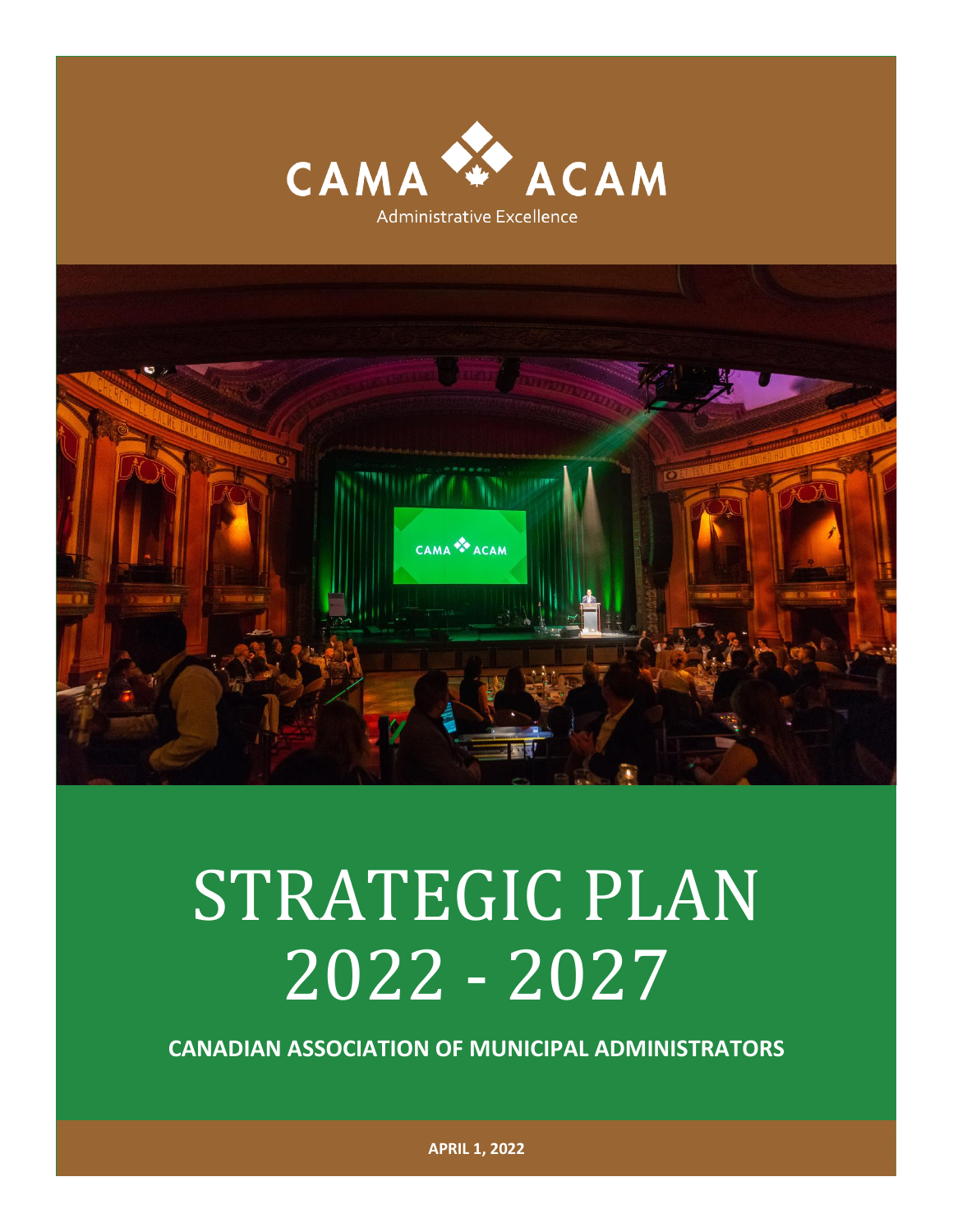

# **TABLE OF CONTENTS**

| MESSAGE FROM PRESIDENT & EXECUTIVE DIRECTOR  4             |  |
|------------------------------------------------------------|--|
|                                                            |  |
|                                                            |  |
|                                                            |  |
| STRATEGIC PILLAR #1: MEMBER ENGAGEMENT & SUPPORT 8         |  |
| STRATEGIC PILLAR #2: PROFESSIONAL DEVELOPMENT 10           |  |
|                                                            |  |
| STRATEGIC PILLAR #4: STRATEGIC RELATIONSHIPS  16           |  |
| STRATEGIC PILLAR #5: STRONG AND SUSTAINABLE ORGANIZATION18 |  |
|                                                            |  |
|                                                            |  |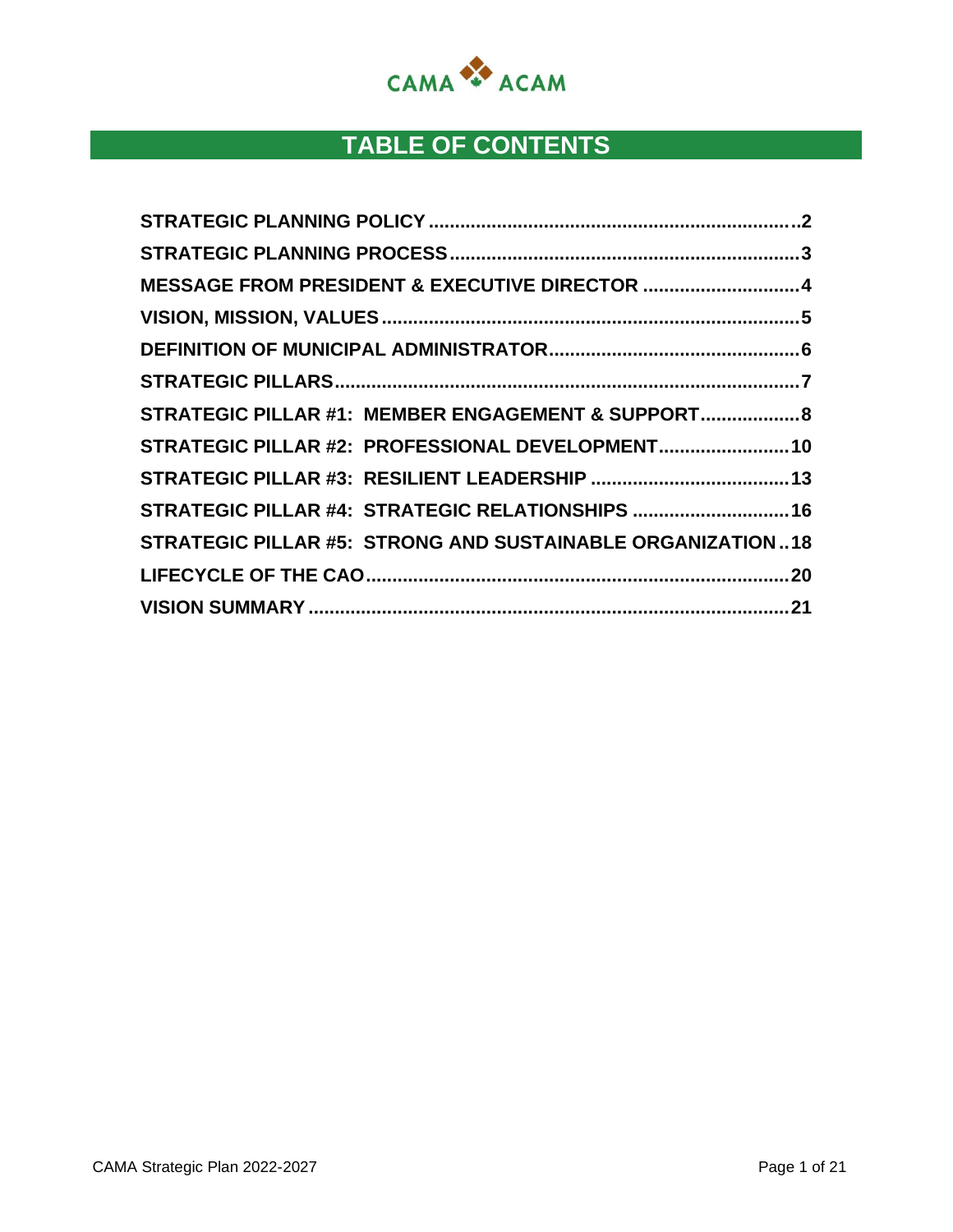

#### **BACKGROUND**

CAMA's 2022-2027 Strategic Plan builds on the previous strategic planning work undertaken between 2016 and 2021. CAMA's Strategic Planning Policy to guide the organization is as follows:

#### **STRATEGIC PLANNING POLICY**

#### **POLICY STATEMENT**

CAMA will establish an ongoing strategic planning process by which it translates its mission, vision and values into actionable and measurable goals, strategies, initiatives, and programs. The plan will provide direction for both long and short-term decision-making by the Board of Directors and staff to fulfill the mission of the organization and make choices on behalf of the membership.

#### **PLANNING CYCLE**

The planning cycle for the Strategic Plan will be as follows:

- (a) **Five Year Plan.** Every five years, the CAMA Board of Directors will engage in a comprehensive, data-driven assessment and adoption of a Strategic Plan. Data gathering may include input from an environmental scan, including national trends in municipal government; barriers, obstacles and challenges; and input from the membership. A strategy will be developed along with some performance measures. This is typically a two-day exercise with feedback being received from the membership at the Annual Conference.
- (b) **Annual Plan Review**. Every year, CAMA will review the Strategic Plan goals, action plans, and performance measures, and modify them to meet the Association's current needs and any changing conditions. The Annual Review is typically completed at the September Board meeting.
- (c) **Continuous monitoring**. The Executive Director will continuously monitor the Strategic Plan as well as CAMA's actual performance in achieving its strategic goals. A change in actual performance may prompt a revision to the Strategic Plan at any time.
- (d) **Communications**. The Executive Director will be responsible for communicating the Strategic Plan to the membership.
- (e) **Financial Plan**. The Strategic Plan will drive the Financial Plan.

#### **ROLE OF BOARD**

The Board of Directors will play an active role in the Strategic Planning process. The Board will: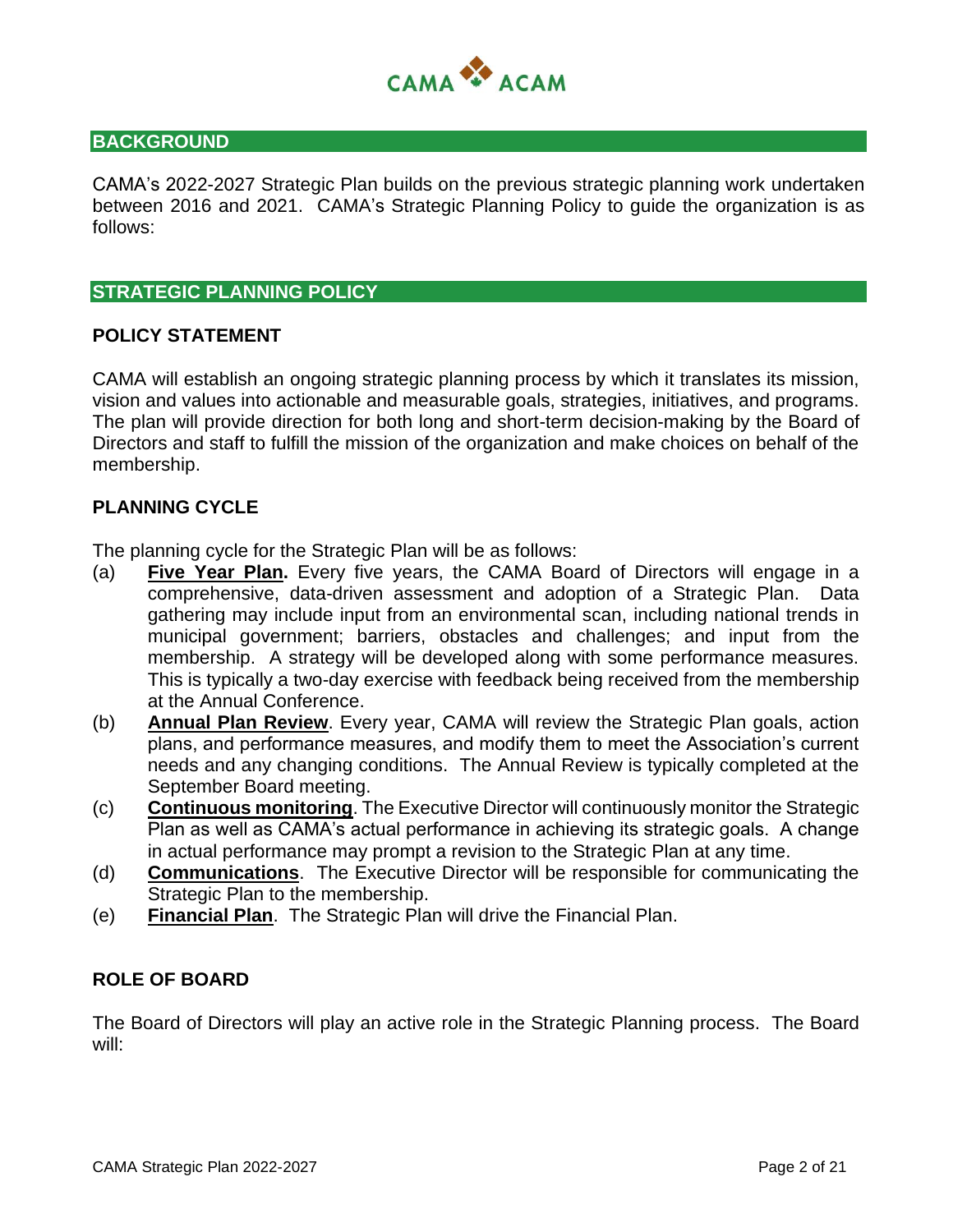

- (a) Adopt a policy committing the organization to a mission-driven strategic planning process.
- (b) Participate in Five Year Strategic Planning and an Annual Plan Review process.
- (c) Formally approve the Five Year Plan and the updated Annual Plan.
- (d) Appoint a Strategic Planning Committee that will carry out the strategic planning responsibilities.
- (e) Allow time at every Board meeting to review the progress on the implementation of the Strategic Plan. The Executive Director will provide the Board with a concise progress report on the goals and measures of the plan.
- (f) Monitor progress toward achieving strategic goals and require corrective actions and adjustments as necessary to changing conditions.

#### **STRATEGIC PLANNING PROCESS**

The foundation of the 2022-2027 Strategic Plan was developed at a workshop held on November 27-28, 2021 attended by the CAMA Board and staff and led by a professional facilitator. Prior to this session, the Board reviewed their mission, vision, values and strategic pillars along with the Lifecycle of the CAO and agreed that the current framework continues to work on a five-year cycle.

The Board reflected on the current vision and reviewed the report cards and projects of the past six years; the results of the 2019 Members Needs and Preferences Survey prior to the pandemic and another touch base eighteen months in the Fall of 2021; the results of an Environmental Scan of other affiliate organizations; and reports from the Membership Committee and Revenue Generation Committee outlining some of their recommendations to move the Association forward.

This research assisted us in ensuring that the action plan for the future is in line with the desires of our membership. The Board discussed:

- $\checkmark$  Our successes and challenges;
- $\checkmark$  What things have changed and evolved since the last plan was developed and what we need to do differently;
- $\checkmark$  What we have learned that we want to incorporate moving forward over the next five years; and
- $\checkmark$  CAMA's current context by assessing organizational strengths and weaknesses as well as opportunities and threats in CAMA's environment;
- $\checkmark$  What we should stay focused on along with the top issues affecting CAMA along with the key opportunities.

A consensus teambuilding exercise was completed, and as a result the Board is pleased to present a new Five Year Vision for CAMA consisting of pillars, goals, objectives, initiatives and projects including our core services. This plan will be reviewed every September starting in 2023 to reflect the changing environment of local government.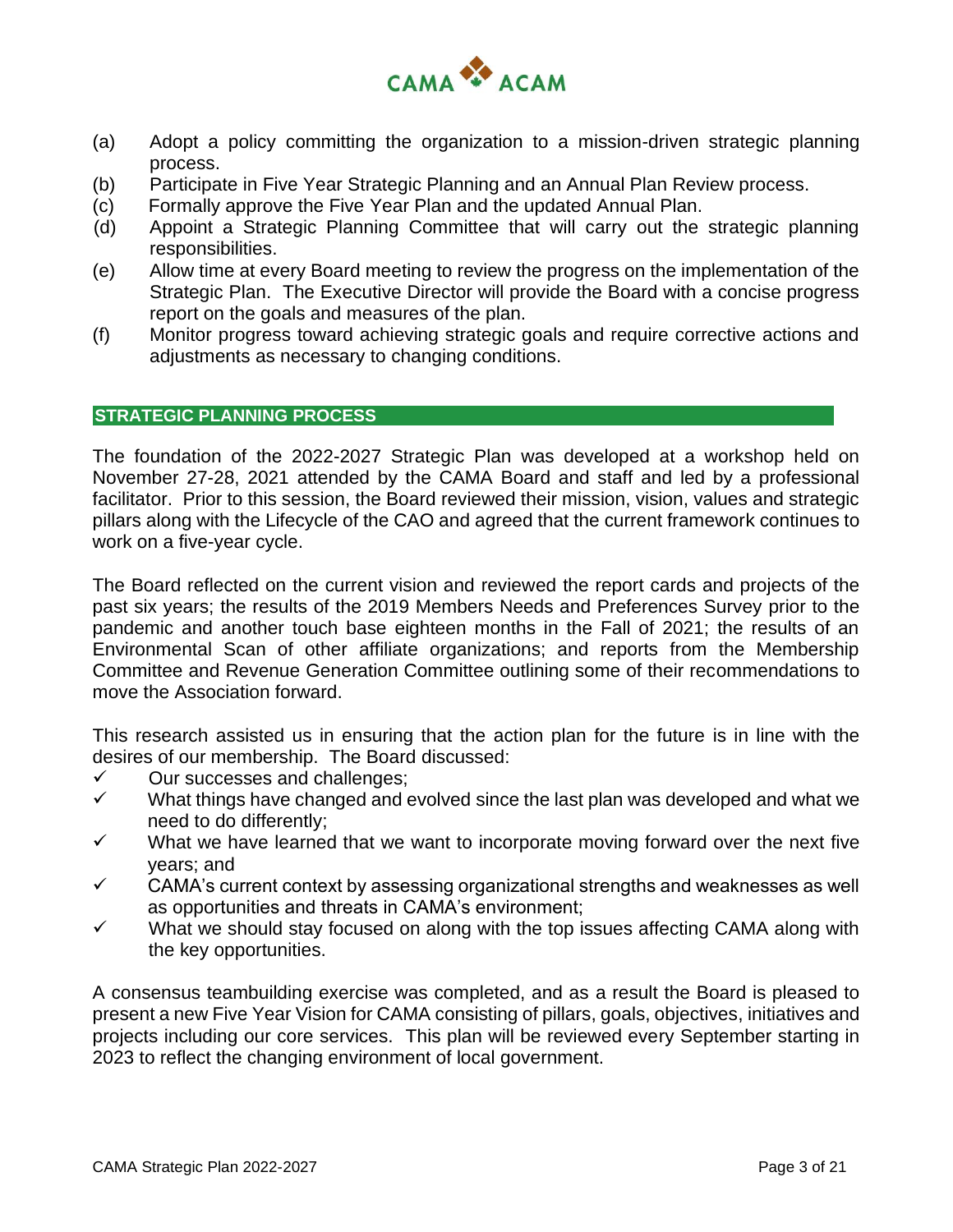



# **MESSAGE FROM THE CAMA PRESIDENT AND EXECUTIVE DIRECTOR**

**What does it take to be the premiere national Canadian organization representing municipal administrators? And how can we do our best to serve our members?**

These questions served as our guiding light as we collectively mapped out our path for the next five years. We also acknowledged that it's been a difficult two years for you and your communities, and we are confident that we will be stronger together. Connectivity and relationships with your CAMA network are more important than ever.

We are pleased to present the new Strategic Plan for the Canadian Association of Municipal Administrators. The plan highlights the importance of local government in five strategic pillars, which focus on member engagement and support, professional development, resilient leadership, strategic relationships, and continuing to create a strong, sustainable organization. The Board recognizes that our membership is made up of communities of all sizes and will continue to offer services and programs that meet the needs of all.

This Strategic Plan expresses the Board's continued commitment to provide the best possible stewardship for municipal government and our members in an ever-changing environment. Each year, CAMA will review the goals, action plans and performance measures and modify them to meet the Association's current needs and any changing conditions.

CAMA has the leadership and proven track record of carrying out its plans and achieving results. For this reason, we believe that this Strategic Plan, along with sufficient resources, will help us to achieve the results our members need and deserve.

None of this can be achieved without your support. We acknowledge and thank everyone who has provided input. Please feel free to put your ideas and suggestions forward to your Board representative and respond to our future member surveys. If you feel there is anything you can do to help us achieve our goals, don't hesitate to step forward. We take pride in the fact that the success of our organization is because of you, our members, and our "personal touch" that results in a network of meaningful connections across the country.

Thank you for your continued support. We will keep you updated on our results on a regular basis.

<u>Henzagum</u>

Jemmyler Modeine

Jack Benzaquen, CAMA President **Jennifer Goodine, Executive Director**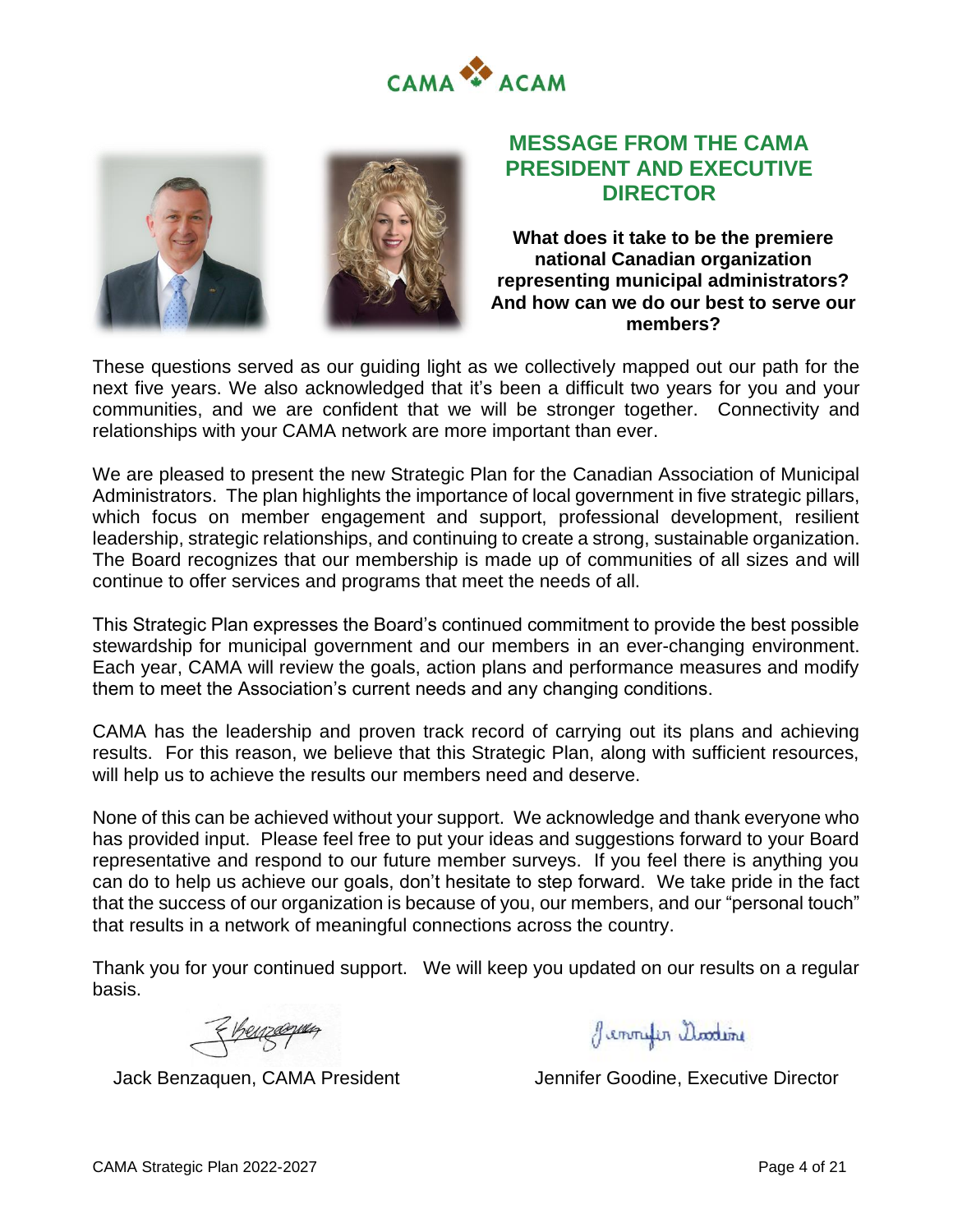

#### *CAMA VISION*

*"The Canadian Association of Municipal Administrators (CAMA) is recognized as the premiere national Canadian organization representing municipal administrators".*

#### **CAMA MISSION**

*"To champion excellence in municipal administration and develop resilient leadership through professional development, networking, partnerships and advocacy."*

#### *CAMA VALUES*

Promoting an ethical culture is a key leadership responsibility in local government. CAMA members value accountability and professional integrity, collaboration, transparency and honesty, innovation and excellence and diversity and inclusivity.

|                                                                                                                        | <b>Accountability and Professional Integrity</b>                                                                                                                                                                                                                                                                                                                                                                                                                                                                                                                                         |
|------------------------------------------------------------------------------------------------------------------------|------------------------------------------------------------------------------------------------------------------------------------------------------------------------------------------------------------------------------------------------------------------------------------------------------------------------------------------------------------------------------------------------------------------------------------------------------------------------------------------------------------------------------------------------------------------------------------------|
| Accountability<br>Actions toward or<br>involving others that<br>reflect the integrity of the<br>person you want to be. | Members of the Canadian Association of Municipal<br>administrators (CAMA) are dedicated to the highest<br>standards of professionalism in all public and personal<br>relationships. We work hard to earn the respect and<br>confidence of our elected officials, employees, the public<br>and other stakeholders. We strive to improve our<br>professional standards every day and support the<br>development of strong, positive values within our<br>workforce. We take responsibility for outcomes within our<br>municipalities and conduct ourselves with integrity at all<br>times. |
|                                                                                                                        | <b>Collaboration</b>                                                                                                                                                                                                                                                                                                                                                                                                                                                                                                                                                                     |
|                                                                                                                        | We recognize that the chief function of local government<br>is to serve the best interest of our communities, provide<br>excellent public service, and enhance the quality of life for<br>its citizens. We also respect each other and commit to<br>work together, sharing knowledge and resources, in<br>partnership towards a common goal.                                                                                                                                                                                                                                             |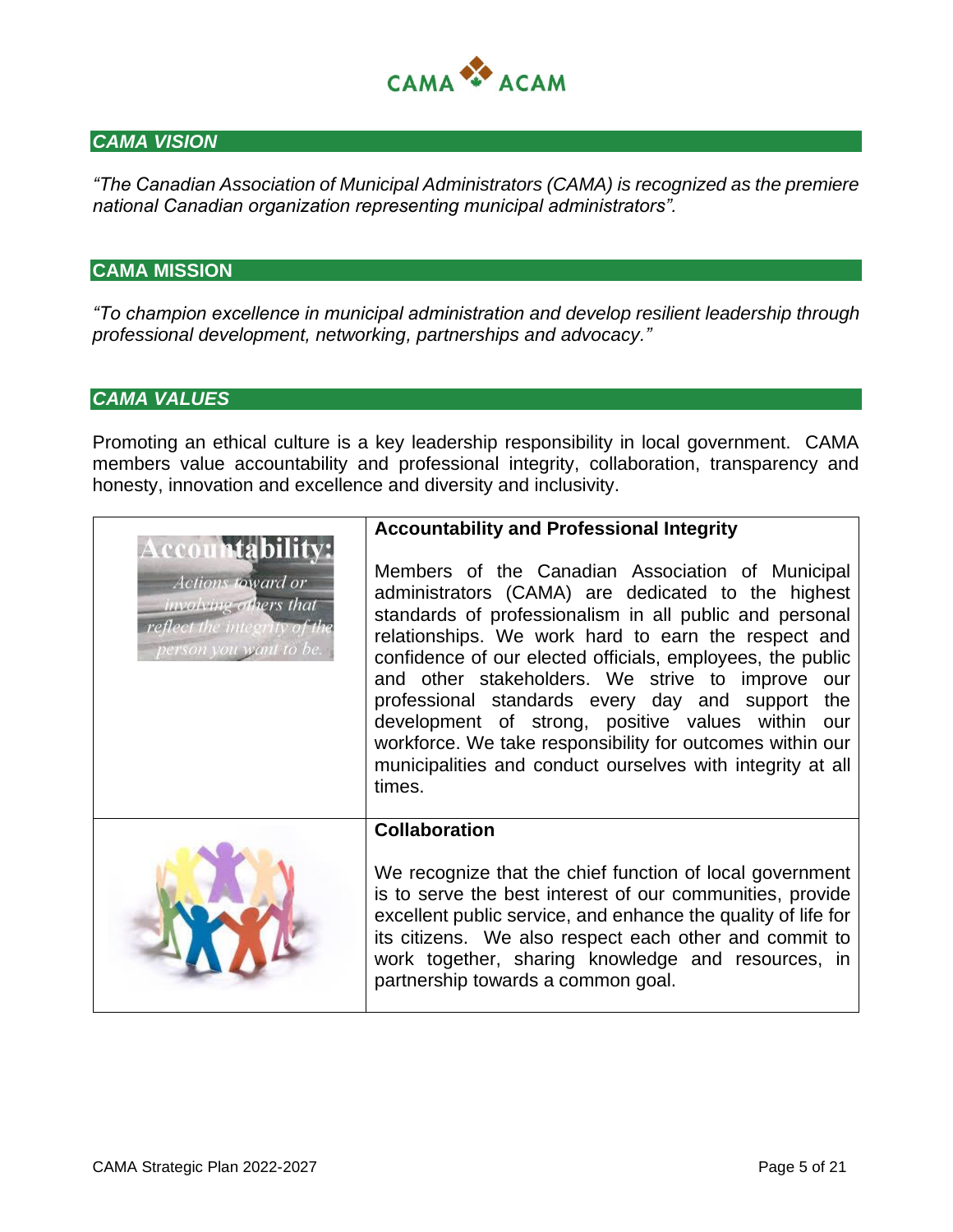

|                                | <b>Transparency and Honesty</b>                                                                                                                                                                                                                                                                                                                                                                                                                  |  |  |
|--------------------------------|--------------------------------------------------------------------------------------------------------------------------------------------------------------------------------------------------------------------------------------------------------------------------------------------------------------------------------------------------------------------------------------------------------------------------------------------------|--|--|
|                                | We<br>build open and honest relationships with<br>communication and are ethical in all interactions,<br>maintaining principled standards modeling the conduct<br>that we would like to see in others. We are objective and<br>independent from<br>personal considerations<br>when<br>undertaking all professional duties. As well, we ensure<br>that information provided to the public and elected<br>representatives is factual and impartial. |  |  |
|                                | <b>Innovation and Excellence</b>                                                                                                                                                                                                                                                                                                                                                                                                                 |  |  |
| EXCELLENCE<br><b>INNOVATIO</b> | We commit to innovation and excellence in local<br>government by implementing new processes and<br>organizational change. We also endeavour to create an<br>environment/culture that embraces positive change,<br>creativity and continuous improvement.                                                                                                                                                                                         |  |  |
| <b>DIVERSITY &amp;</b>         | <b>Diversity and Inclusivity</b>                                                                                                                                                                                                                                                                                                                                                                                                                 |  |  |
| <b>INCLUSIVITY</b>             | We respect and value diversity, creating and leading an<br>environment throughout the organization that is inclusive<br>of all, and one in which everyone demonstrates value and<br>delivers on their responsibilities. We commit to individual<br>and organizational efforts to build respect, dignity,<br>fairness, caring and equality.                                                                                                       |  |  |

# *DEFINITION OF "MUNICIPAL ADMINISTRATOR"*

Throughout the Plan there are several references to "municipal administrator". As per CAMA's By-law "municipal administrator" means:

- a. A City Manager, Town Manager, Chief Administrative Officer, Commissioner or such position which acts in the chief or head administrative capacity for a Canadian municipality; or
- b. A senior management position in the administration of a Canadian municipality which reports directly to a person as described in (a).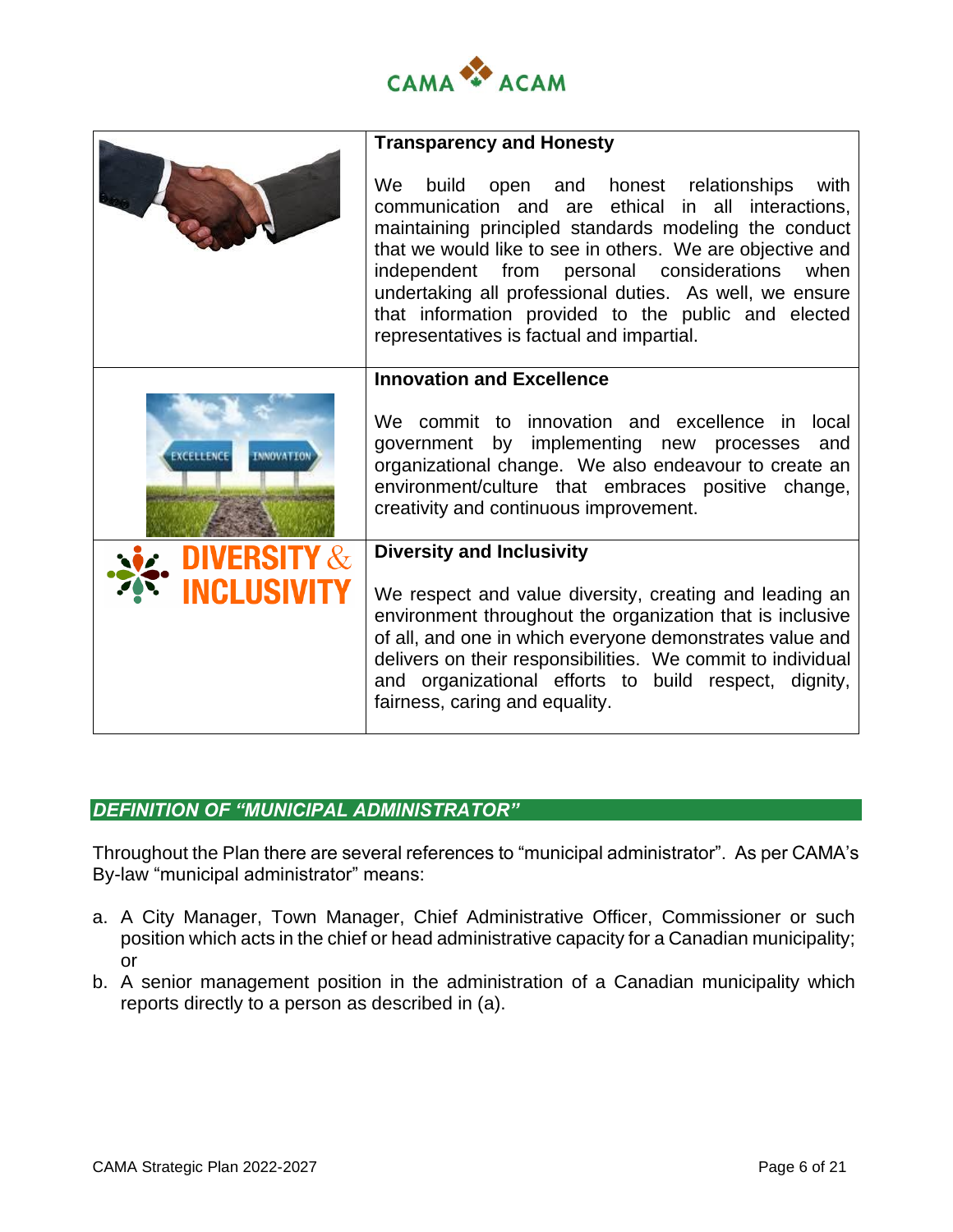

#### *STRATEGIC PILLARS*

CAMA has identified the following five pillars and objectives for our Strategic Plan for the period 2022-2027 that will continue to be the focus for the Association's future programs:

#### **1. Member Engagement and Support**

- Increase the membership by attracting and retaining a diversity of members from large, small and remote municipalities from across Canada.
- Deliver relevant member services and networking opportunities to engage and connect members through meaningful and personal outreach.

#### **2. Professional Development**

- Continue to make the Annual Conference the premiere national professional development opportunity for CAOs and senior managers.
- Provide members with leading-edge trends, tools, and best practices for local government management through up to three week-long professional development forums for CAOs per year.
- Develop and promote toolkits and other meaningful resources to support CAOs and senior managers to develop their knowledge, competencies, and leadership.

#### **3. Resilient Leadership**

- Promote strategies and provide resources and tools that build resilient, adaptable and sustainable leadership that manages complex and challenging situations.
- Undertake succession strategies that promote and encourage the municipal CAO profession to the next generation.
- Foster a professional, respectful relationship between municipal administrators and Councils.

#### **4. Strategic Relationships**

• To maximize and leverage those partners and relationships that are mutually beneficial.

#### **5. A Strong and Sustainable Organization**

- To ensure CAMA has the most effective human resources and organizational structure to ensure continuity of quality services and operations.
- To build the long-term financial sustainability of CAMA (outside of conference and membership revenue) through creative revenue generation strategies and partnerships.
- To continue to ensure that CAMA has the infrastructure, systems and policies to provide efficient operations in a changing environment.

Initiatives, projects and performance metrics have been identified for these pillars, which are expected to be completed by 2027.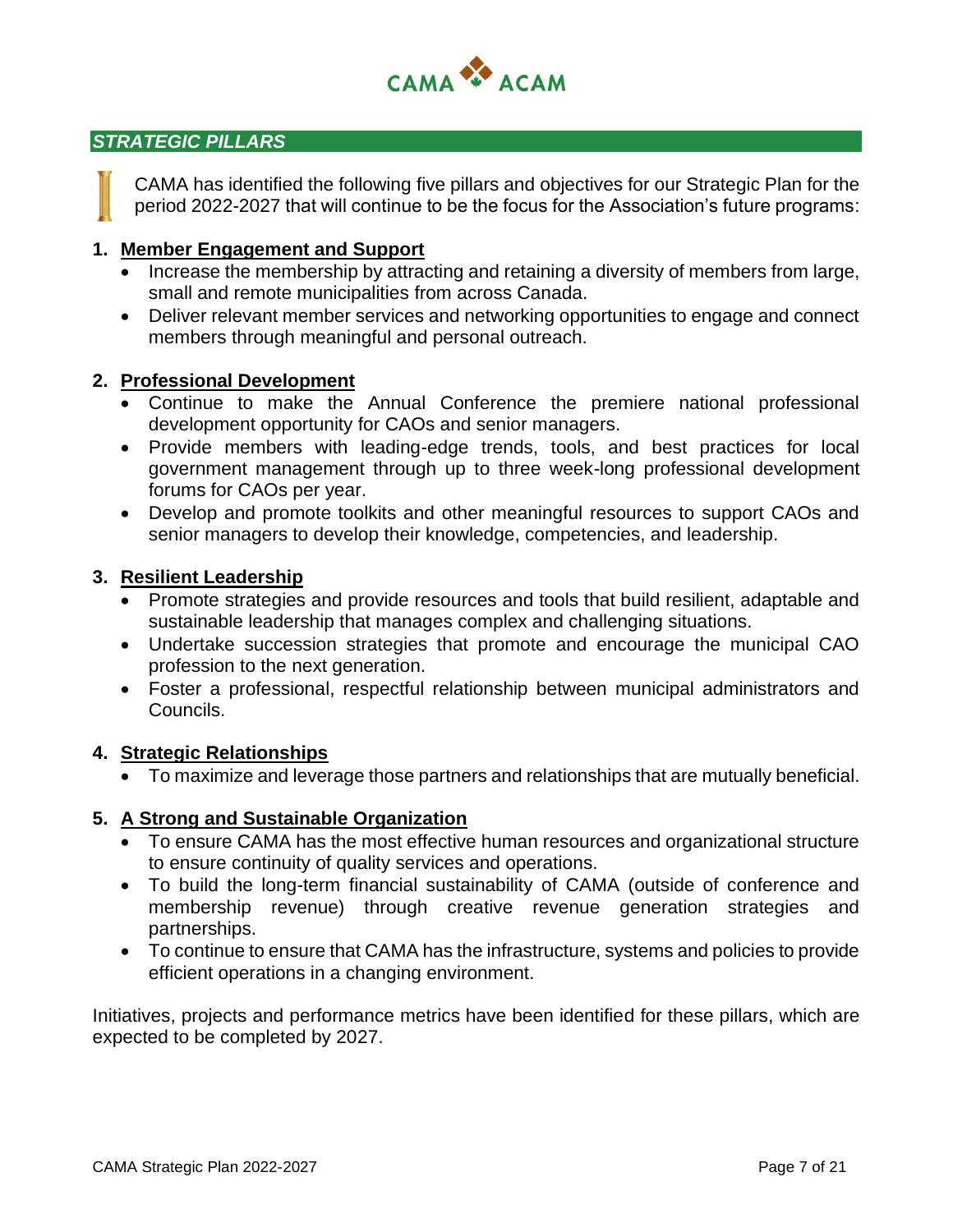

#### **STRATEGIC PILLAR #1: MEMBER ENGAGEMENT AND SUPPORT**

#### **KEY GOAL**

To be the national membership of choice for Chief Administrative Officers and senior managers across Canada by providing networking opportunities and relevant services related to their local government profession.

#### **OBJECTIVES**

- 1. Increase the membership by attracting and retaining a diversity of members from large, small and remote municipalities from across Canada.
- 2. Deliver relevant member services and networking opportunities to engage and connect members through meaningful and personal outreach.

#### **INITIATIVES & PROJECTS**

#### **Core Services**

- Membership Needs Survey. A Membership Needs Survey is conducted each year as part of the Post-Conference Survey to determine how the Association is doing in meeting the needs of its members. Other surveys are circulated throughout the year on other specific topics as required.
- Jobscene Broadcasts. CAMA offers its members a job posting service (in partnership with CivicInfo BC) that is a nationwide job bank for municipal job opportunities.
- E-Brief Newsletter. An electronic update of news of the Association and local government is sent out to the membership bi-weekly, or as required, including special e-brief editions on particular CAMA topics or purchased by for-profit companies.
- Social Media. CAMA's messaging and Association updates are promoted through social media on a regular basis using the LinkedIn, Facebook, Twitter and UTube platforms.
- Partnership with muniSERV. CAMA has a partnership with muniSERV (Canada's leading online platform to connect municipalities and the businesses that serve them) to offer special savings and discounts on services and resources that are not already offered to members. CAMA members can easily find qualified consultants specializing in municipal matters, post a Request for Proposal, bid or tender, find a CAO, and see and submit events of interests to municipal administrators, etc.
- Partnership with BoxOfDocs. CAMA's partnership with a BoxOfDocs provides members with a smarter, faster way to do research by having access to search the world's largest repository of resource documents including bylaws, policies, ordinances, Requests for Proposals, procedures and directives created specifically for local governments at a discounted rate.
- Membership Campaign. The Board and staff, through the oversight of the Membership Committee and the guidance of the approved Membership Business Plan, continually work on the recruitment of new members and providing high-quality services to retain existing members.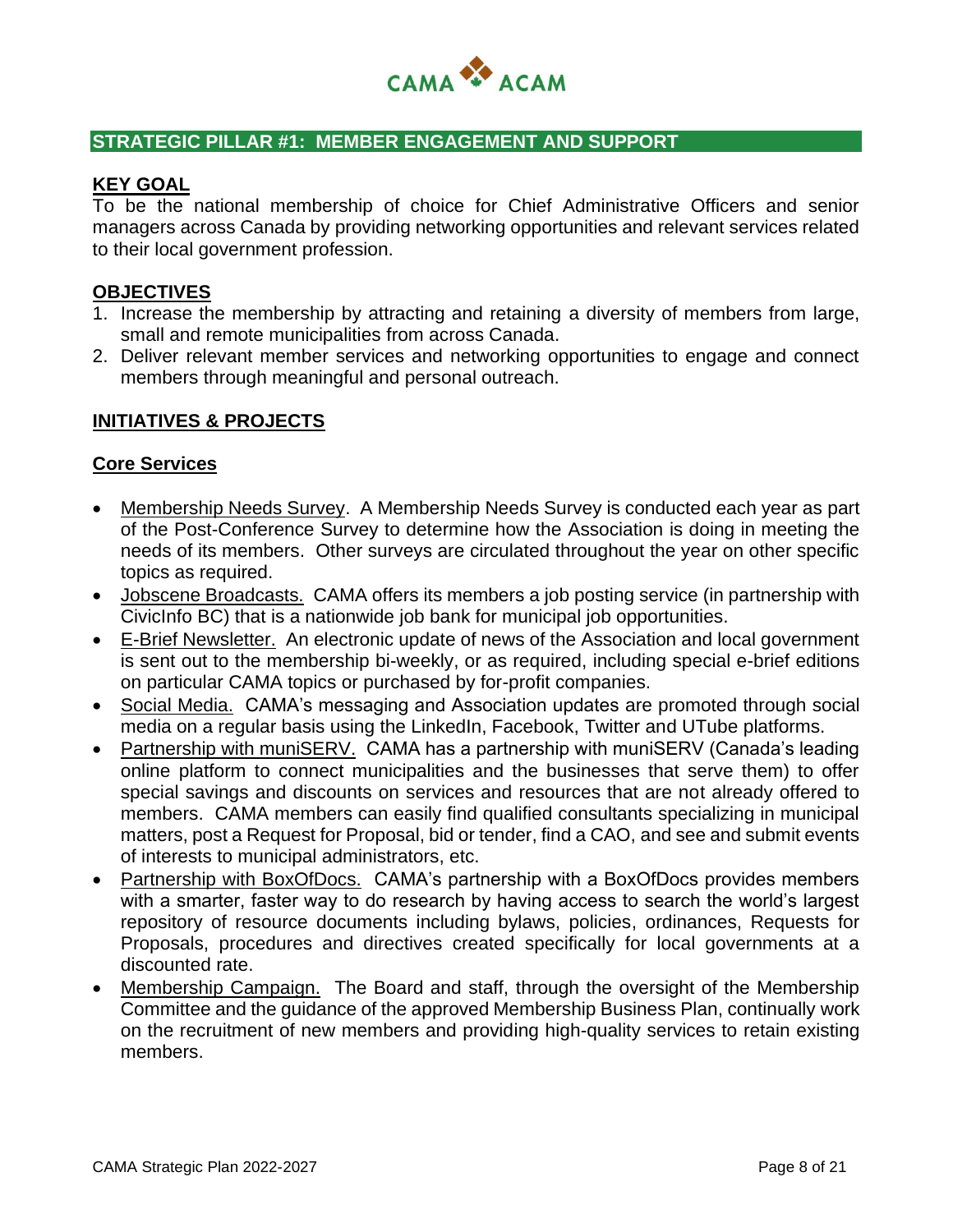

#### **New Initiatives**

#### Enhancements to the Membership Campaign

Using the approved Membership Business Plan (2021) as a guide, CAMA will promote membership by Region with personal Board support and the creation of materials that articulate CAMA's value proposition while fostering Board connections to new members.

#### CAMA Connects

CAMA will host one CAMA Connects session per year on a pressing municipal issue. Potential topics include: Indigenous issues, mental health and addiction, climate change, and homelessness. This is a one-hour facilitated, virtual networking opportunity for members to connect.



- The report from the Membership Needs Survey provides recommendations to enhance services annually.
- Open rate of 40% for the E-Brief newsletter.
- Social media analytics support enhancement strategies for virtual communications.
- CAMA's membership base is maintained between 600 and 700 members (with renewal rates and the number of new members being tracked).
- Analysis of membership by region, population, and personal outreach to inform future membership recruitment strategies.
- There is an increase of non-member participation in CAMA initiatives.
- 80% Excellent/Very Good evaluation feedback on CAMA Connects sessions.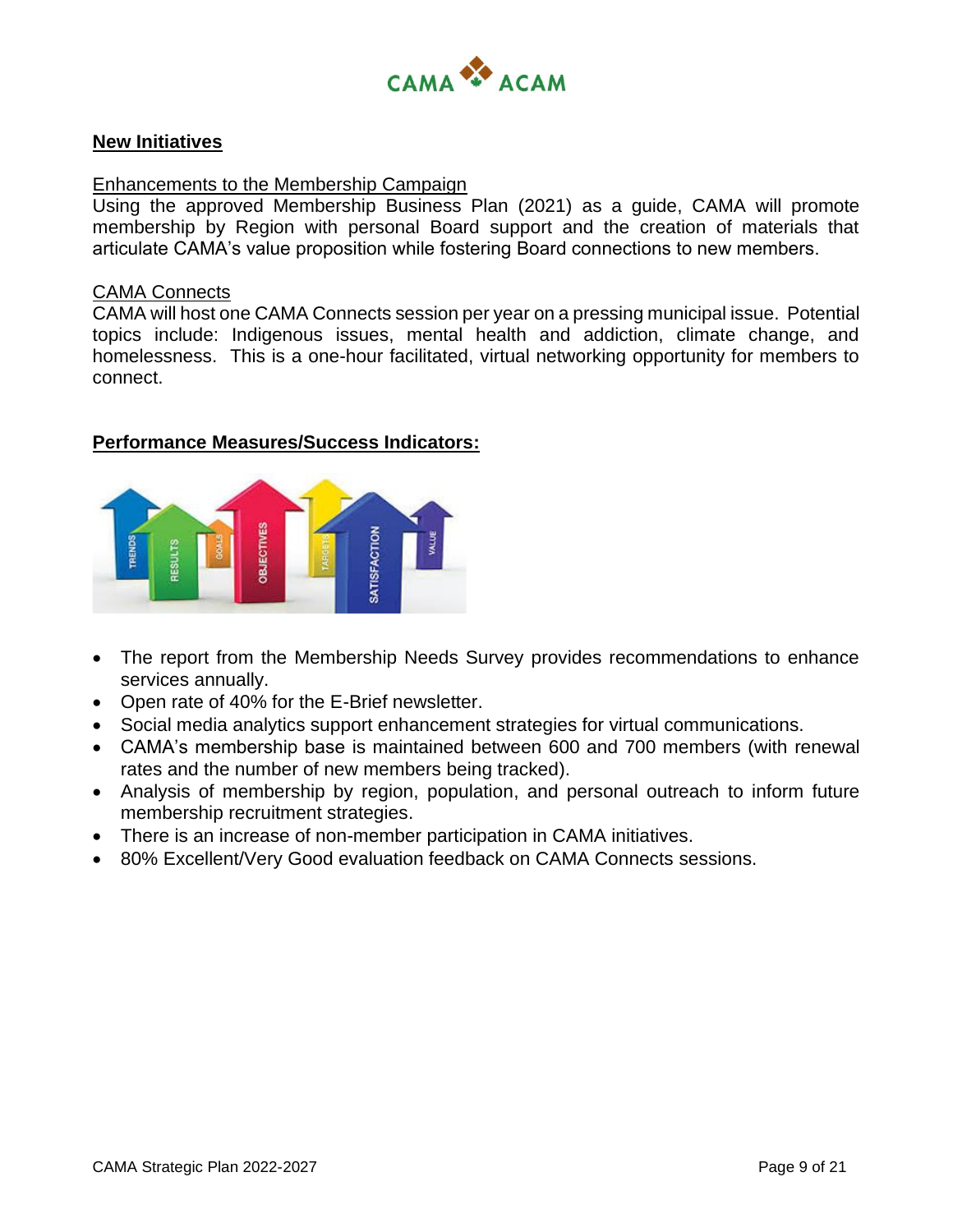

#### **STRATEGIC PILLAR #2: PROFESSIONAL DEVELOPMENT**

#### **KEY GOAL**

To provide innovative professional development and learning opportunities that enhance members' leadership skills and competencies and support them to achieve good local government management with Council, staff and citizens.

#### **OBJECTIVES**

- 1. Continue to make the Annual Conference the premiere national professional development opportunity for CAOs and senior managers.
- 2. Provide members with leading-edge trends, tools, and best practices for local government management through up to three week-long professional development forums for CAOs per year.
- 3. Develop and promote toolkits and other meaningful resources to support CAOs and senior managers to develop their knowledge, competencies, and leadership.

#### **INITIATIVES & PROJECTS**

#### **Core Services**

- Annual Conference. This event, typically held preceding FCM's Conference at the end of May/first of June, is CAMA's annual premiere professional development and networking opportunity. Under the direction of the Board and the Professional Development Committee, staff develop the conference theme, design the speaker program and networking opportunities and all details for this event.
- Scholarship Program for Annual Conference. In recognition of the importance of promoting professional development opportunities for members, CAMA provides up to six scholarships for the registration fee for the Annual Conference (two to young professionals pursuing a career in local government; two to members working in municipalities located north of the 60<sup>th</sup> parallel; and two to members from smaller communities).
- Promotion of Current Toolkits. CAMA continues to promote its current toolkits to the membership. (CAO Performance Evaluation Toolkit, Political Acumen Toolkit, Member in Transition Toolkit, Council Orientation Toolkit, Toolkit for Effective CAOs: Asking The Right Questions, CAO Employment Contract Toolkit, and CAO Human Resources Toolkit).
- Member Discussion Forum. We believe that one of the key benefits of belonging to our Association is the opportunity to network with colleagues, and a big part of that is sharing our knowledge with one another in dealing with difficult issues or problems. CAMA offers a personalized Member Discussion Forum platform for members to privately join exclusive conversations across the country and message colleagues on different topics.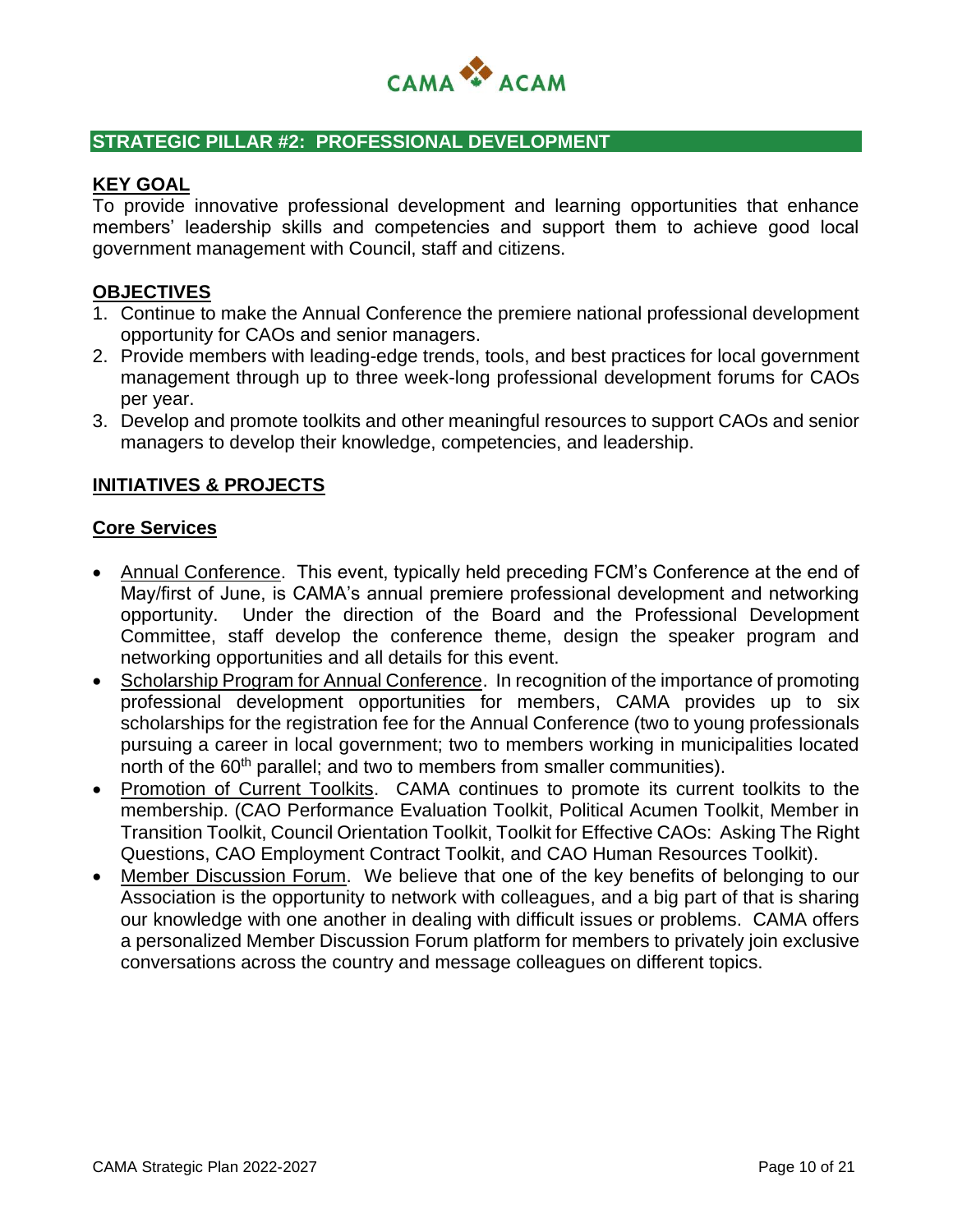

#### **New Initiatives**

Enhancements to the Annual Conference*:* 

- New promotional materials will be disseminated that highlight the tremendous value of Conference attendance.
- The Scholarship Program will be reviewed and assessed to determine new ways to support small municipalities and those who are under-represented. The potential of securing a sponsor for revenue will also be explored.
- Topics at the Conference will be relevant and tied to emerging trends, issues and opportunities.
- An annual equity, diversity and inclusion workshop will be hosted.
- Virtual streams of conference workshops will be considered and developed, as appropriate.

#### CAO Executive Learning Program

- The idea of piloting a new regional week-long executive learning program initiative for senior managers' will be explored, with up to three forums per year.
- The forums will aim to target 15 to 25 participants in three different regions (west, central, east).
- In addition to providing an excellent networking opportunity, these forums will provide technical expertise along with subject matter related experts on hot municipal issues.
- Six key topics for learning that have been identified in past surveys include: asset management, strategic planning, policy development, Council governance, human resources management, and municipal financial management.
- CAMA will do feasibility work for this in year two and look at piloting one forum in year three (2024/25), two forums in year four (2025/26) and three forums in year five (2026/27), if successful.

#### Adapting Current Toolkits

- All toolkits will be reviewed for relevancy and use by members to assess if any updates are required.
- In year one, the CAO Performance Evaluation Toolkit will be reviewed and updated and a simple "lighter" version will be created and promoted for members to support CAO performance reviews.
- Each year, there will be special promotion of the equity, diversity and inclusion segment of the CAO Human Resources Toolkit.
- A review of toolkit marketing strategies will be undertaken to ensure the promotion is compelling.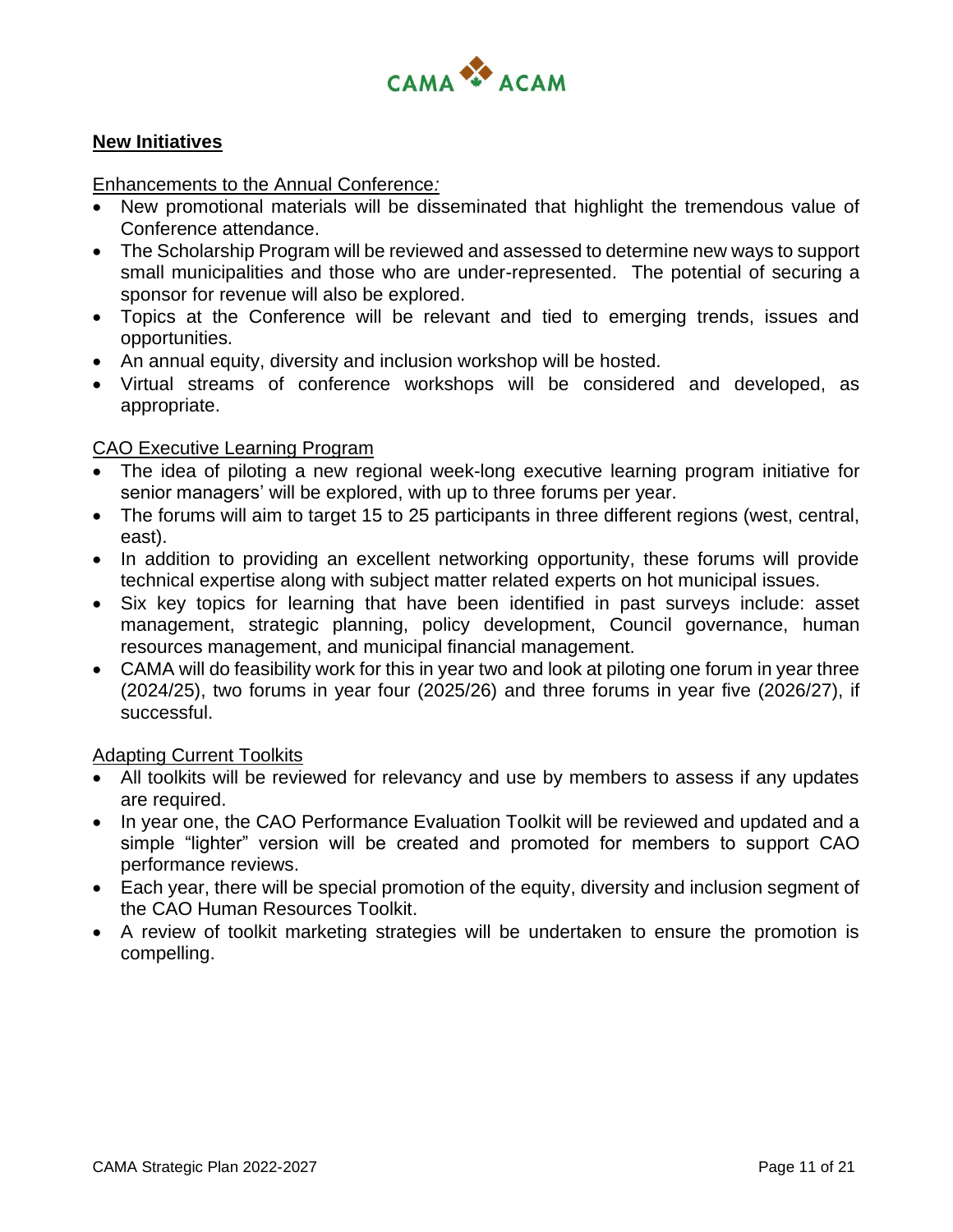

#### Develop New Toolkits

In year one, a Toolkit Taskforce will be created to explore the feasibility of developing new toolkit ideas and other resources and supports including: CAO Core Competencies Toolkit, Managing Stress and CAO Wellness, Diversity and Unconscious Bias, First Time CAO Toolkit, Truth and Reconciliation, and other emerging issues. This will result in a four-year plan for the development of new toolkits and resources that are adaptable to different size municipalities.



- Increase of attendance at the Annual Conference (50% of the membership attending with 80% Excellent/Very Good evaluation feedback).
- 100% cost recovery on the Annual Conference.
- Positive feedback received on the CAMA Conference enhancements.
- Total number of applications for the Conference scholarships with analysis of the application categories.
- Analysis of website statistics regarding the use of toolkits.
- Number of website hits on the CAO Human Resources Toolkit.
- Toolkit committees assess the value and impact of toolkits in addition to feedback from the annual Membership Needs Survey.
- Frequency of use of the Member Discussion Forum.
- Feasibility work informs the design and implementation of the CAO Executive Learning Program.
- The CAO Executive Learning Program is evaluated: number of participants along with demographic information, qualitative feedback from participants, and the status as a revenue neutral initiative.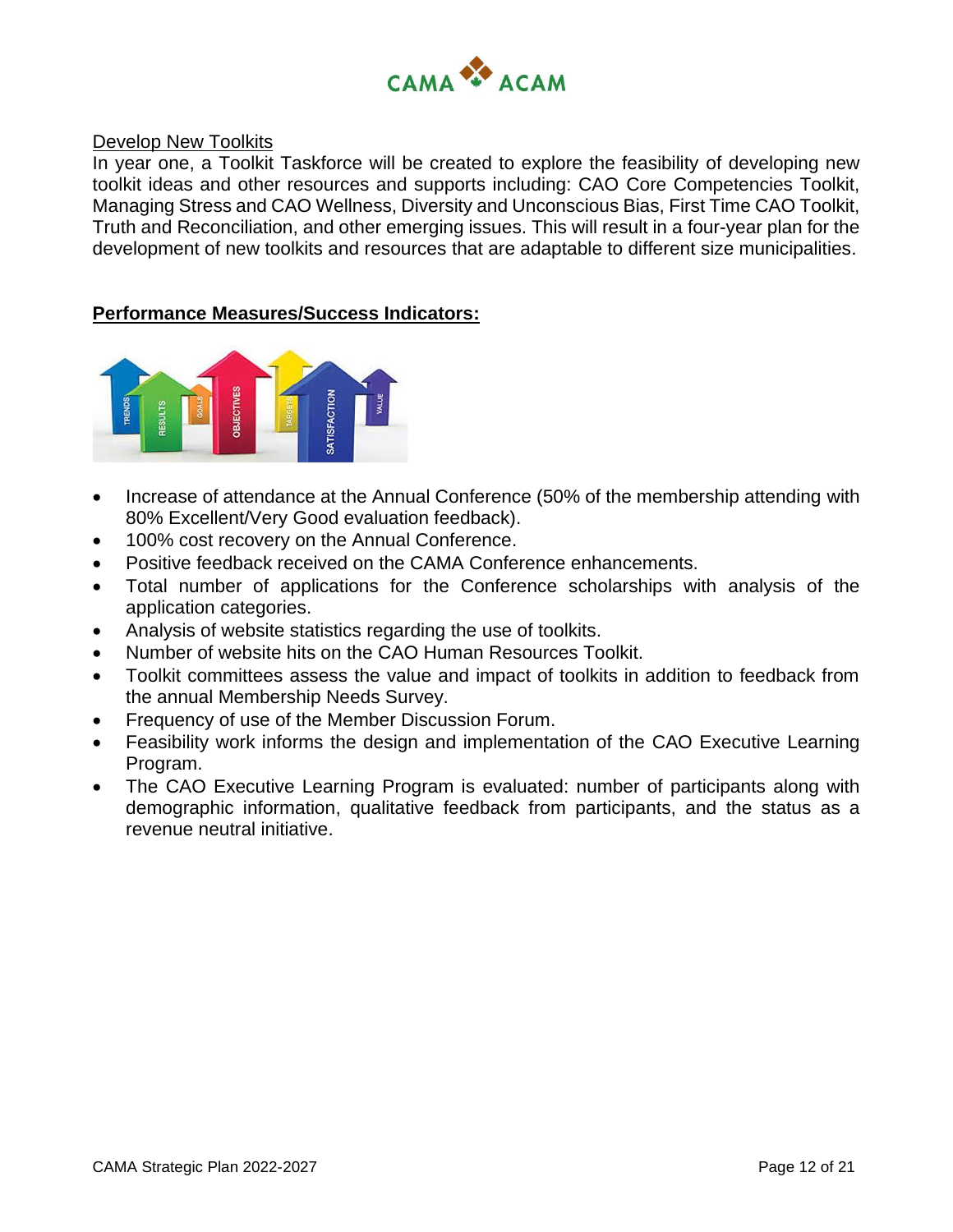

#### **STRATEGIC PILLAR #3: RESILIENT LEADERSHIP**

#### **KEY GOAL**

To provide municipal administrators with the information, leadership tools, and networks to build their leadership resilience, foster productive relationships with Councils, and encourage the next generation of leaders.

#### **OBJECTIVES**

- 1. Promote strategies and provide resources and tools that build resilient, adaptable and sustainable leadership that manages complex and challenging situations.
- 2. Undertake succession strategies that promote and encourage the municipal CAO profession to the next generation.
- 3. Foster a professional, respectful relationship between municipal administrators and Councils.

#### **INITIATIVES & PROJECTS**

#### **Core Services**

- Awards of Excellence Program. The Annual Awards program has been designed to encourage excellence in professional municipal administration. This program recognizes the achievements of local governments and their chief administrators in the development and implementation of successful programs, projects and services in four categories: environment and sustainability, innovation, professional development, and collaboration.
- Long Services Awards Program. CAMA's Long Service Recognition Awards program recognizes and celebrates CAMA members' dedication to public service and municipal management. These awards are based on the number of years of full-time, paid employment in municipal government in a management capacity (a Chief Administrative Officer or reporting directly to a Chief Administrative Officer). They are awarded at ten years and given in five year increments and presented each Spring.
- Promotion of the Making Life Happen Campaign/Recruiting the Next Generation. The Making Life Happen Toolkit aims to attract the next generation of leaders to local government and was created to raise awareness of local government with a specific focus on encouraging younger Canadians to consider a municipal career. CAMA continually promotes this resource to provide members with the building blocks to make a presentation on this subject.

#### **New Initiatives**

Tools for Resilient Leadership: Strategies for Self Care, Wellness and Work/Life Balance

- In year one, time will be allocated at the Board table to discuss the parameters of this work. A Sub-Committee of the Board will be struck to examine the most effective ways to support CAOs with respect to resilience, self-care and wellness.
- A plan will be developed to guide this work over the last four years of the plan.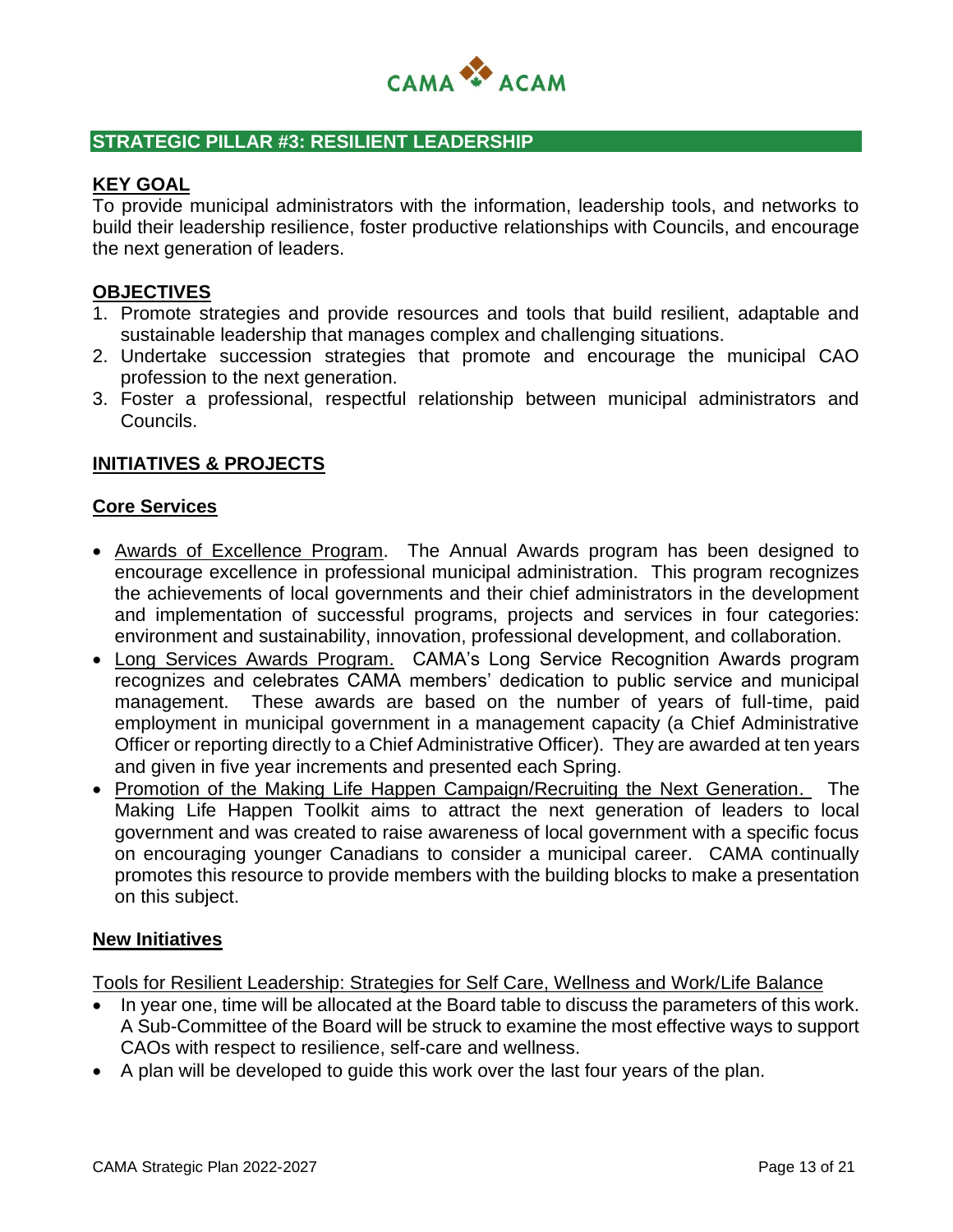

• The plan (as developed in year one) will be implemented to support CAO resilience, selfcare and wellness. This will include team building strategies to support CAOs in developing their senior management. The plan will be monitored, evaluated and enhanced year-toyear.

#### **Masterminds**

Virtual 1.5-hour networking forums branded as *"Masterminds"* will be piloted (12-15 people maximum) to provide a safe, confidential space for CAMA members to explore sensitive issues and challenging operational problems. The value and benefit of these sessions will be to provide participants with candid, pragmatic advice on how to manage complex problems.

The pilots will be assessed and CAMA will determine the viability of continuing this initiative into future years.

#### Next Generation Leadership Development

In year two, CAMA will discuss ways to offer CAOs tools that they can pass down to their staff (i.e. specific training opportunities for aspiring leaders, a Succession Planning Toolkit, the Political Acumen Toolkit). A plan will be developed.

In year three, messaging will also be created to promote direct report membership in CAMA. A communication tool will be disseminated to further advance direct report involvement in CAMA. Following year two, CAMA will continue to roll out the communication tool to direct reports and CAOs and assess the impact. CAMA will also explore other ways to engage direct reports.

#### Positive CAO-Council Relationships

CAMA will continue to promote resources and initiatives that build CAO-Council relationships including the Political Acumen Toolkit, Performance Evaluation Toolkit, and the FCM Booth.

A short guide will also be developed to support CAOs in keeping the elected officials focused on their policy role and out of the operations.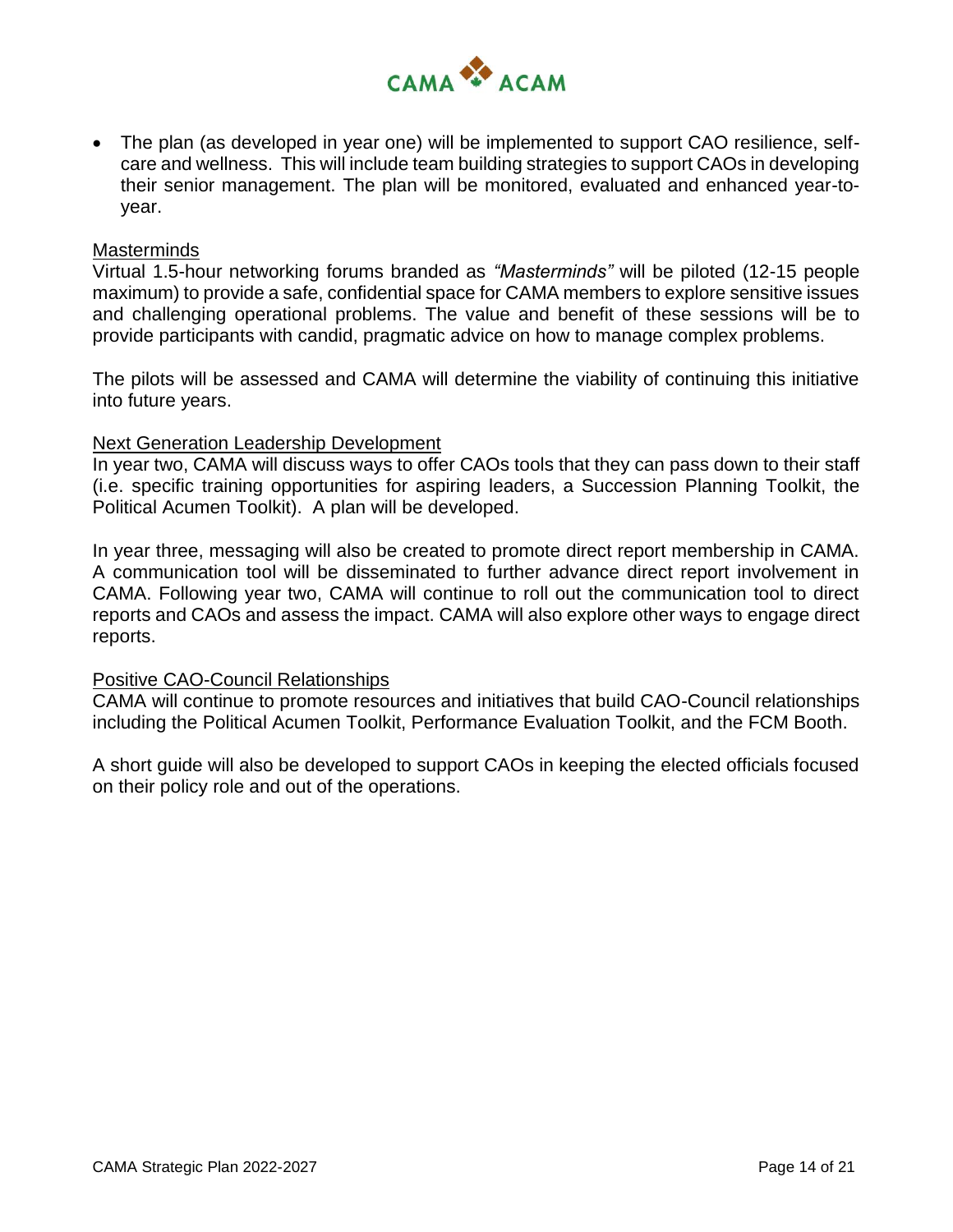



- The number of nominations for each category of the Awards of Excellence Program are tracked.
- The number of members receiving the Long Service Award pin are monitored along with an analysis of tenure.
- Hits on the website related to the Promotion of the Making Life Happen Campaign/Recruiting the Next Generation are measured.
- The Next Generation Leadership Development initiatives are rated in the annual Membership Needs Survey.
- Success indicators identified in the plan developed in year one for Tools for Resilient Leadership: Strategies for Self Care, Wellness and Work/Life Balance are tracked.
- The total number of participants with their qualitative feedback are measured for the piloted Masterminds virtual networking sessions.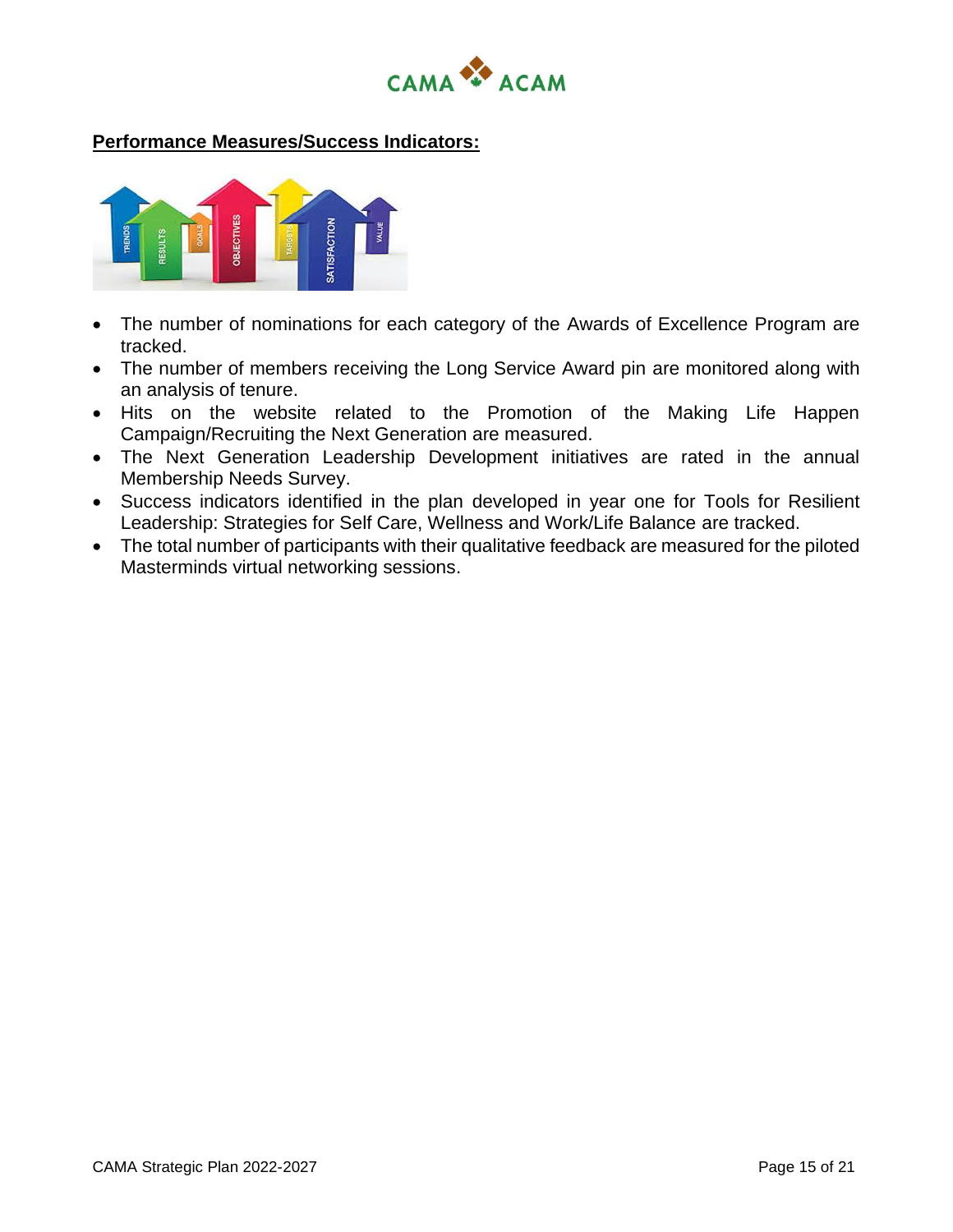

#### **STRATEGIC PILLAR #4: STRATEGIC RELATIONSHIPS**

#### **GOAL**

To continue to build strategic relationships with key stakeholders to create excellence in municipal governance.

#### **OBJECTIVE**

To maximize and leverage those partners and relationships that are mutually beneficial.

#### **INITIATIVES & PROJECTS**

#### **Core Services**

- Maintain Provincial/Territorial Association Relationships (Executive Director Meetings). Quarterly meetings are held with the Provincial/Territorial Administrator Associations to share best practices.
- Continue to be responsive to FCM enquiries. CAMA will continue to support FCM when the organization requests administrative advice on municipal policies.
- Relationships with International Municipal Associations: Australia, New Zealand, United Kingdom. Staff will continue to work with the three international partners to share best practices, attend Annual Conferences, and collaborate on other mutually beneficial opportunities.
- Continue to partner with ICMA. CAMA enjoys a close working relationship with the International City/County Management Association. Through our affiliation agreement, CAMA members can join ICMA at a substantially reduced rate of \$135 (US Dollars) per person, an average savings of \$800.

#### **New Initiatives**

#### *Relationship Review*

In year one, the Board will undertake a review of key stakeholder relationships to assess where best to leverage opportunities that result in mutual benefit. A focused strategy will be developed to guide relationship management keeping in mind CAMA's limited capacity and resources. This includes the development of criteria to assess relationships as well as more formal partnerships to clarify the value and purpose of CAMA relationships.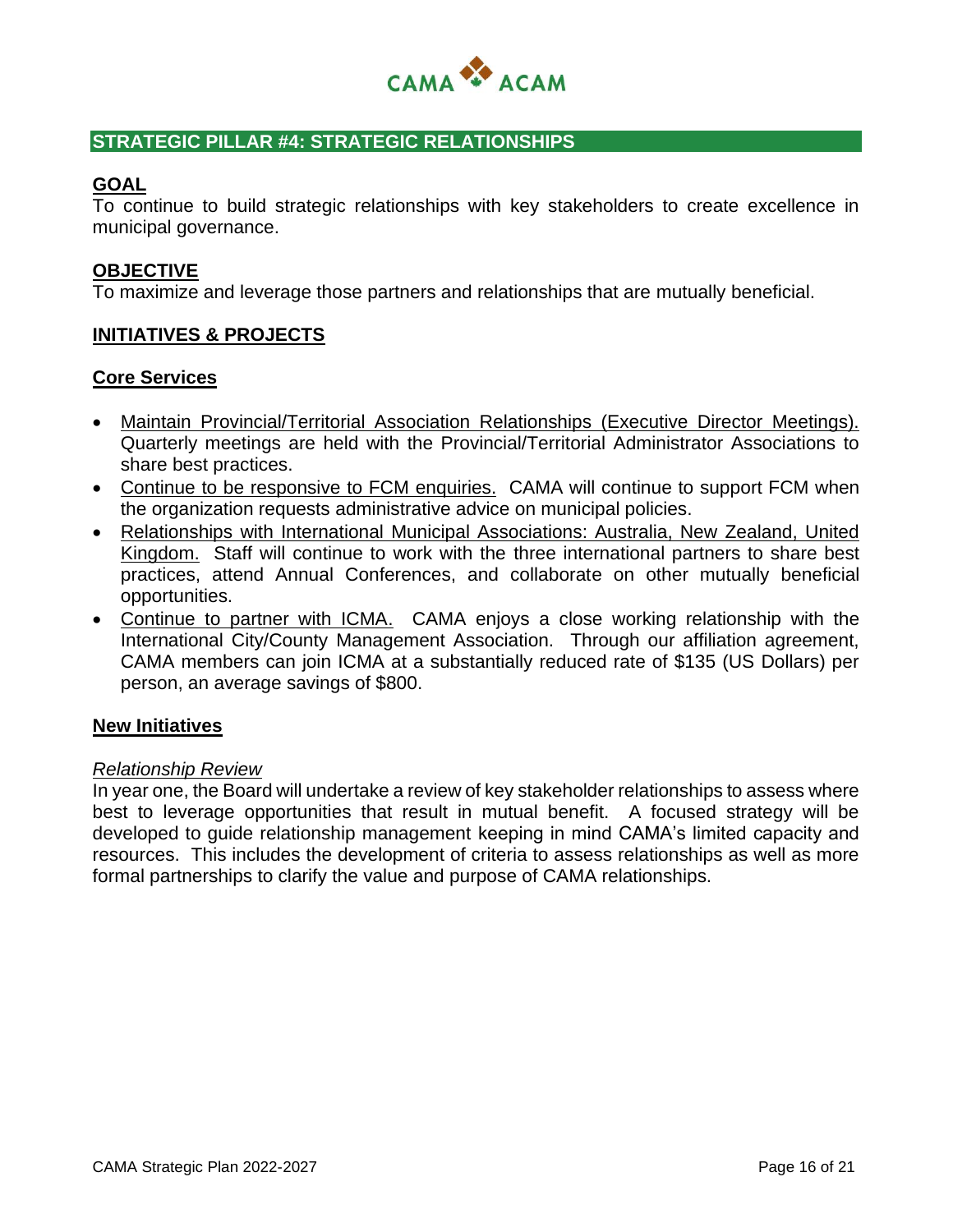



- Success indicators identified in the Relationship Review Plan developed in year one are tracked.
- The number of current and new strategic initiatives with key stakeholder groups are measured, as determined in the plan.
- New opportunities that emerge for CAMA as a result of targeted strategic relationships are monitored.
- Access to emerging trends, best practices, and resources are tracked through relationships with various Associations.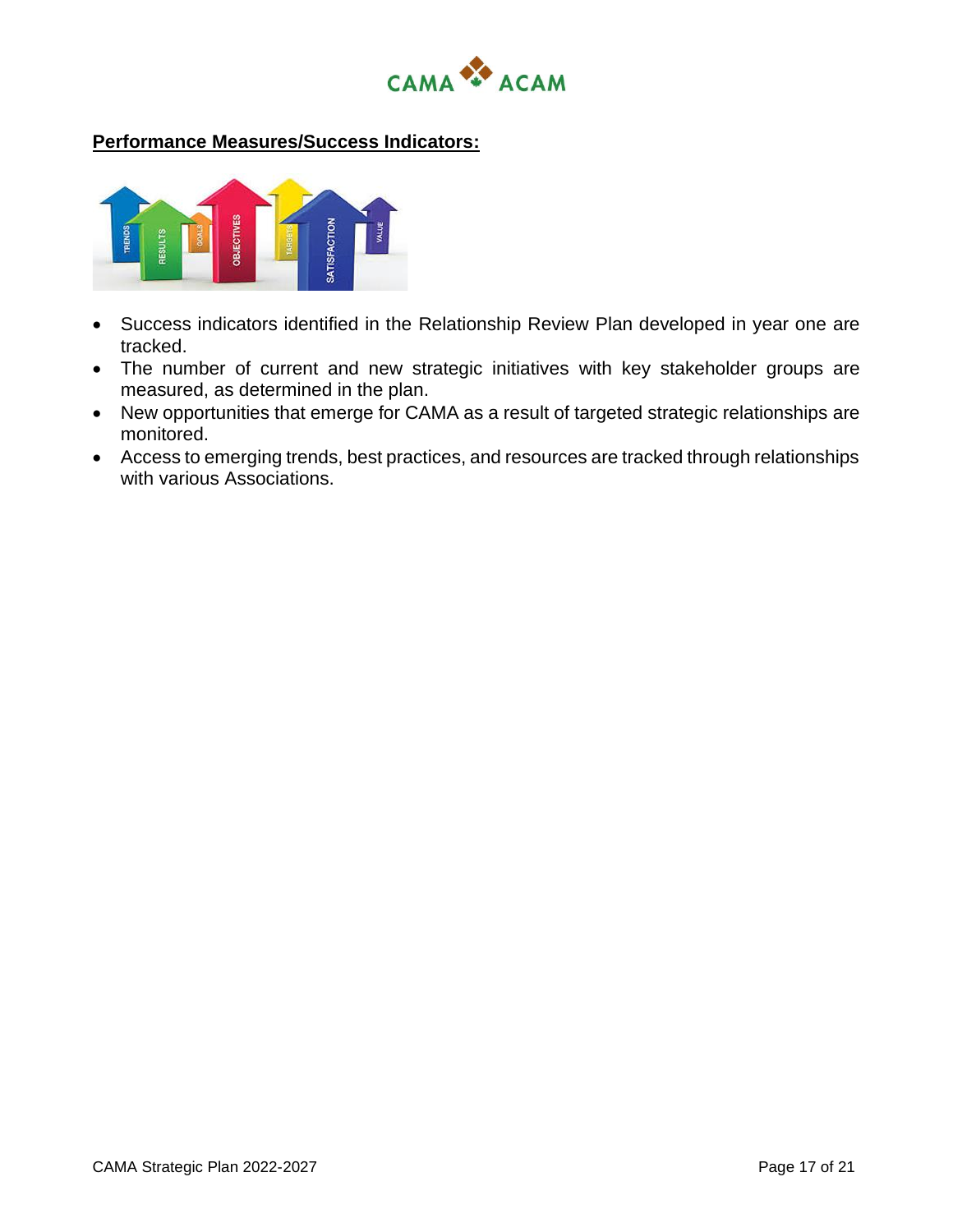

# **STRATEGIC PILLAR #5: A STRONG AND SUSTAINABLE ORGANIZATION**

## **GOAL**

To strengthen CAMA's sustainability, leadership, capacity, and infrastructure.

# **OBJECTIVES**

- 1. To ensure CAMA has the most effective human resources and organizational structure to ensure continuity of quality services and operations.
- 2. To build the long-term financial sustainability of CAMA (outside of Conference and membership revenue) through creative revenue generation strategies and partnerships.
- 3. To continue to ensure that CAMA has the infrastructure, systems, and policies to provide efficient operations in a changing environment.

# **INITIATIVES & PROJECTS**

#### **Core Services**

- Ongoing Financial Management. Development and oversight of the annual budget.
- Ongoing Organizational Development. Implementation of practices, systems, and techniques that support the Association's operations, which are adapted and modified based on performance and organizational need.
- Regular Policy Review and Adherence. Ensuring that all policy documents meet the needs of the Association and reflect our current practices. Policies will be reviewed every two years.
- Managing the Board Nominations, Election Process and the Annual General Meeting. Each year CAMA has a nomination process for any vacant positions on the Board of Directors, an electronic election, and an Annual General Meeting.
- Support for Effective Board Governance. This includes oversight of CAMA's Bylaw No. 1, and policies and procedures to ensure adherence as well as ongoing supports and reporting to the Board of Directors.
- Managing Revenue Generation Opportunities. Oversight and administration of all revenue generation including long-term platinum partnerships, the Business Partner Program, and website and e-brief advertising opportunities.
- Sponsor/Partner Cultivation and Stewardship. Staff work to ensure that CAMA creates long-lasting relationships with partners that are aligned with the Association's goals and that are mutually beneficial. Evaluations are undertaken to ensure that the business and financial value is positive for both parties.
- Human Resources, Consulting Services and Project Management Oversight. The Executive Director oversees all staff and consulting contracts and ensures that all projects are completed on time and within budget.
- Technological Infrastructure. Staff ensure that the National Office is equipped with the appropriate technology to ensure it remains current and efficient.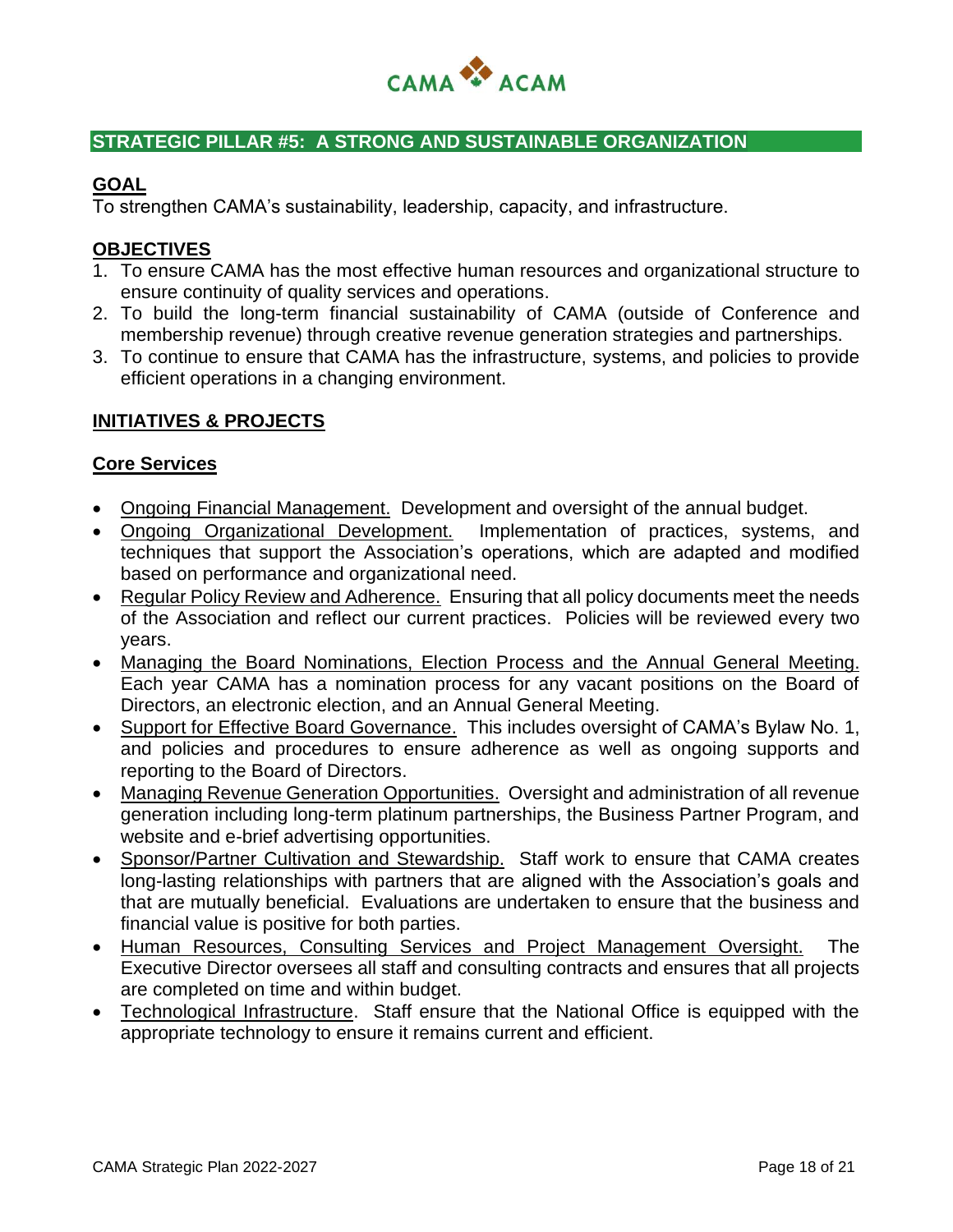

#### **New Initiatives**

#### A Business Continuity Plan

A Business Continuity Policy and Plan will be implemented. An Operational Manual will be developed to provide a critical path for operations. A reconfigured staffing structure will also be implemented, requiring an investment of funds from CAMA. The annual Executive Director Performance Review will assess the business continuity and succession planning process.

#### Sustainability and Long-Term Partnerships

The new Platinum Partnership Program will be fully implemented and assessed for value to CAMA and the membership (including a return on investment analysis). Criteria will be finalized that articulates what CAMA looks for in a revenue partner. Other revenue generating strategies and/or other member services will be explored and a business plan will be developed and rolled out to maximize revenue from key potential sources.

#### Diversity, Equity and Inclusion of CAMA Volunteers

CAMA will continue to promote and recruit a diversity of volunteers for Board Sub-Committees, where external members are invited to submit an application.



- Ongoing Executive Director reports provide a high level evaluation of CAMA's operations, management, leadership and governance with a focus on the impact of member services, financial sustainability, risk management, effective management practices, and efficiencies.
- The success of the Business Continuity Plan is reviewed by the Governance Committee and strategies are in place to support ongoing continuity.
- The Executive Director's Performance Review includes an assessment of all business continuity strategies.
- The total amount of revenue secured through partnerships is tracked.
- A return-on-investment analysis informs partnership strategies.
- CAMA assesses its annual volunteer recruitment and application process to ensure a breadth of diverse volunteers are engaged in the Association.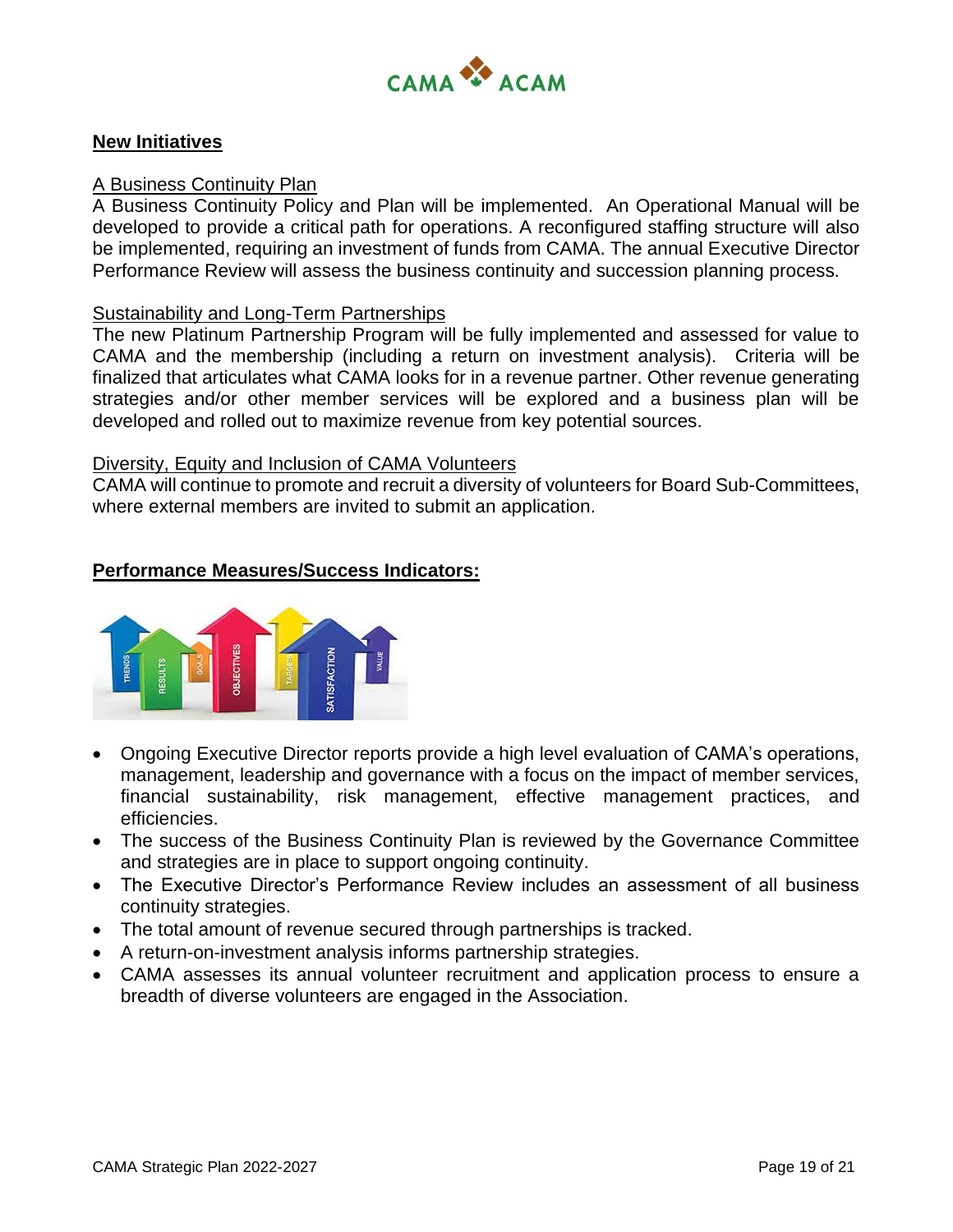

# **LIFECYCLE OF THE CAO**

Below is a table outlining the Lifecycle of a CAO which the Board reviews on a regular basis to ensure that we are providing the appropriate resources to our members at the different stages of their careers. The activities already undertaken for each stage are noted in the table below along with the new initiatives that the Board has planned for the next five years.

| <b>LIFECYCLE</b><br><b>STEPS</b>                                                                  | <b>CURRENT INITIATIVES/ACTIVITIES</b>                                                                                                                                                                                                                                                                                                                                                                                                                                                                                                                                                                          | <b>NEW INITIATIVES</b><br>2022-2027                                                                                                                                                                                                                                                                                                                                                                                                                                                                                                          |
|---------------------------------------------------------------------------------------------------|----------------------------------------------------------------------------------------------------------------------------------------------------------------------------------------------------------------------------------------------------------------------------------------------------------------------------------------------------------------------------------------------------------------------------------------------------------------------------------------------------------------------------------------------------------------------------------------------------------------|----------------------------------------------------------------------------------------------------------------------------------------------------------------------------------------------------------------------------------------------------------------------------------------------------------------------------------------------------------------------------------------------------------------------------------------------------------------------------------------------------------------------------------------------|
| <b>Recruiting</b><br>the Next<br><b>Generation</b><br>of Leaders<br>to Local<br><b>Government</b> | <b>Making Life Happen</b><br><b>Campaign/Toolkit</b>                                                                                                                                                                                                                                                                                                                                                                                                                                                                                                                                                           |                                                                                                                                                                                                                                                                                                                                                                                                                                                                                                                                              |
| <b>Mentoring</b><br>and<br><b>Succession</b><br>of Aspiring<br><b>CAOs</b>                        | <b>A Quality Annual Conference for</b><br><b>Professional Development and</b><br><b>Networking (with scholarships and</b><br>first-time delegate rates)<br><b>The Political Acumen Toolkit.</b><br>$\bullet$<br><b>Member Discussion Forum</b><br>$\bullet$<br><b>A CAO Employment Contract Toolkit</b><br>$\bullet$<br><b>Council Orientation Toolkit</b><br>$\bullet$<br><b>Toolkit for Effective CAOs: The</b><br>$\bullet$<br><b>Right Questions to Ask</b><br><b>CAMA Connects</b><br>$\bullet$                                                                                                           | <b>CAO Executive Learning</b><br>$\bullet$<br><b>Program/Regional Forums</b><br><b>Reviewing All Toolkits</b><br><b>Develop New Toolkits</b><br><b>Tools for Resilient Leadership:</b><br><b>Strategies for Self Care, Wellness and</b><br><b>Work/Life Balance</b><br>"Masterminds" Networking Forums                                                                                                                                                                                                                                       |
| <b>Support to</b><br>the CAO<br><b>During Their</b><br>Career                                     | A Quality Annual Conference for<br>$\bullet$<br><b>Professional Development and</b><br><b>Networking (with scholarships and</b><br>first-time delegate rates)<br><b>CAO Performance Evaluation</b><br>$\bullet$<br><b>Toolkit</b><br><b>Political Acumen Toolkit</b><br><b>Members in Transition Toolkit</b><br><b>CAO Employment Contract Toolkit</b><br>$\bullet$<br><b>Council Orientation Toolkit</b><br><b>Toolkit for Effective CAOs: The</b><br>$\bullet$<br><b>Right Questions to Ask</b><br><b>CAO Human Resources Toolkit</b><br><b>CAMA Connects</b><br><b>Member Discussion Forum</b><br>$\bullet$ | <b>CAO Executive Learning Program</b><br>$\bullet$<br>/Regional Forum<br><b>Reviewing All Toolkits</b><br>$\bullet$<br><b>Updating the CAO Performance</b><br>$\bullet$<br><b>Evaluation Toolkit</b><br><b>Develop New Toolkits</b><br><b>Tools for Resilient Leadership:</b><br><b>Strategies for Self Care, Wellness and</b><br><b>Work/Life Balance</b><br>"Masterminds" Networking Forums<br>A short guide to support CAOs in<br>$\bullet$<br>keeping the elected officials focused<br>on their policy role and out of the<br>operations |
| <b>Retirement</b><br>of the CAO                                                                   | The opportunity to sign up in<br>muniSERV for interim CAO<br>opportunities<br><b>Attendance at the Annual</b><br>$\bullet$<br>Conference at a reduced fee<br><b>CAMA Connects</b>                                                                                                                                                                                                                                                                                                                                                                                                                              |                                                                                                                                                                                                                                                                                                                                                                                                                                                                                                                                              |